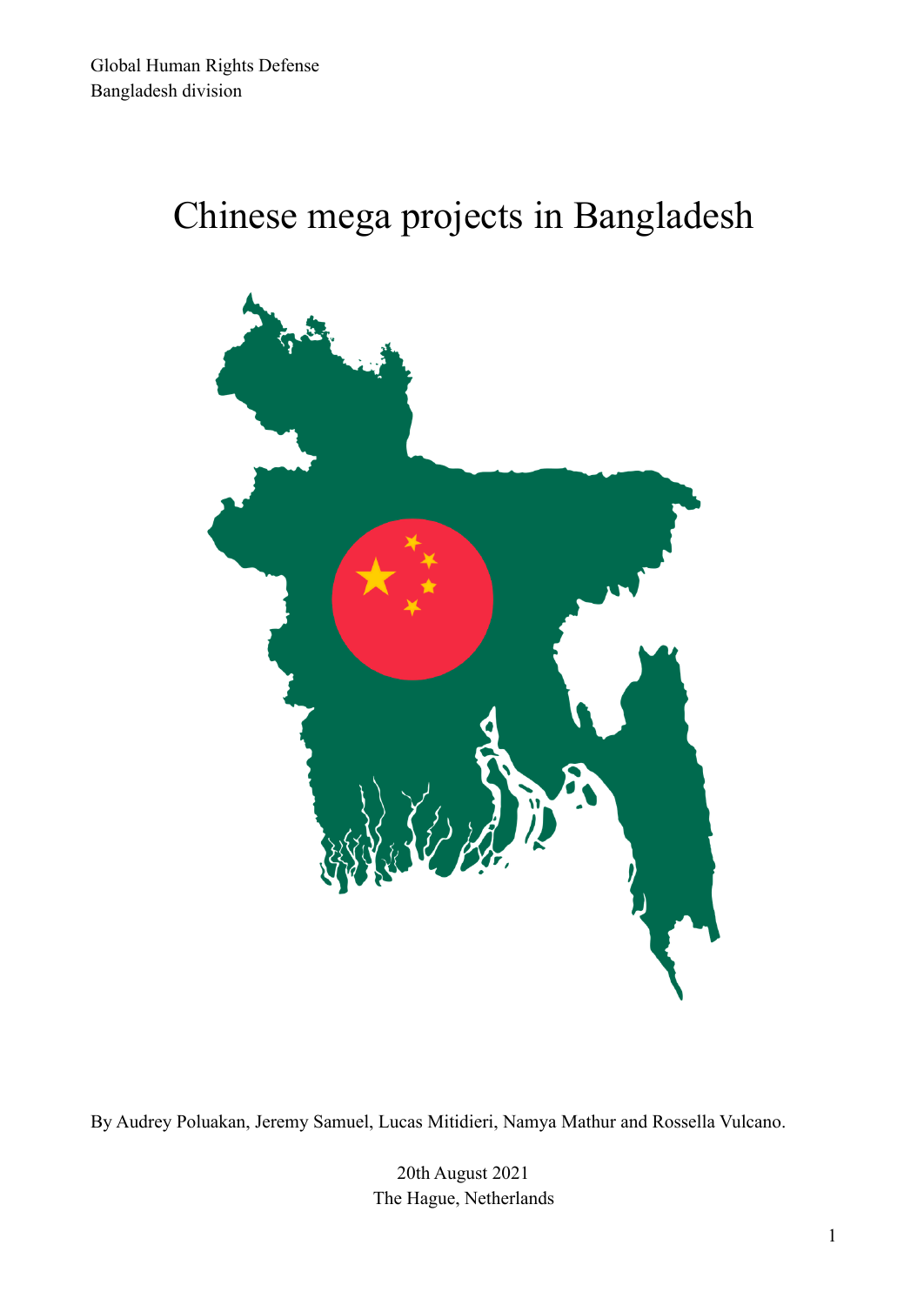#### **Abstract**

This research aims to investigate the current human rights violations incurred in the projects financed by the Chinese government in Bangladesh. A content analysis will describe the Chinese economic project, the Silk Road, and the Bangladeshi economic context. After defining the economic setting of the two countries, and the economic advantages that the project implementation can bring to the developing country of Bangladesh, the study shifts its focus on to the human rights violations occurring presently within the scope of the Chinese plan. Specifically, the research looks over the issues of workers' rights, freedom of speech, and environmental policies that such projects will bring. In the end, the research offers a cohesive analysis of human rights violations, in order to provide recommendations and an informed claim for their protection and promotion.

#### **Introduction**

After Bangladesh's independence, a special linkage of economic strategies between China and Bangladesh began to form. According to Feng (2020), the complementarity of both economies is the fertile soil in building a bilateral economic relationship that benefits both countries. The following chapter briefly defines the main advantages that such bilateral cooperation may bring to both countries on an economic level. Secondly, it highlights the disadvantages found in the human rights violations in the projects' implementation.

## **Chapter 1**

#### *Introduction to Bangladeshi and Chinese economic projects*

The progressive implementation of telecommunications and transportation projects saw the rise of the Padma Bridge Rail project, the Dasherkandi water treatment plant, the construction of new pipelines networks, and IT sector investments. According to the former Economic Relations Division, Bangladesh signed a Memorandum of Understanding (MoU) worth \$20 billion based on the implementation of 27 different projects in 2016 (Kabir, 2021). Furthermore, the Sino-Bangladeshi relation involves military agreements that establish mutual defense response and trade agreements that ease imports and exports regulations between both nations ([Ramachandran,](https://thediplomat.com/authors/sudha-ramachandran/) 2019).

After the refusal of Western countries to finance the infrastructural growth in Bangladesh, the Bangladeshi government found the financial support provided by China essential for its economic aspirations [\(Ramachandran](https://thediplomat.com/authors/sudha-ramachandran/), 2019).

According to the economic project "Vision 2041", the Bangladeshi administration envisions turning Bangladesh into a middle-income country through foreign trade, building infrastructure, and new investments [\(Ramachandran](https://thediplomat.com/authors/sudha-ramachandran/), 2019). For this reason, to make its offer attractive, China decided to finance specific projects to build infrastructure important to Dhaka. At the same time, China would benefit from the new Bangladeshi market, where Chinese exports are booming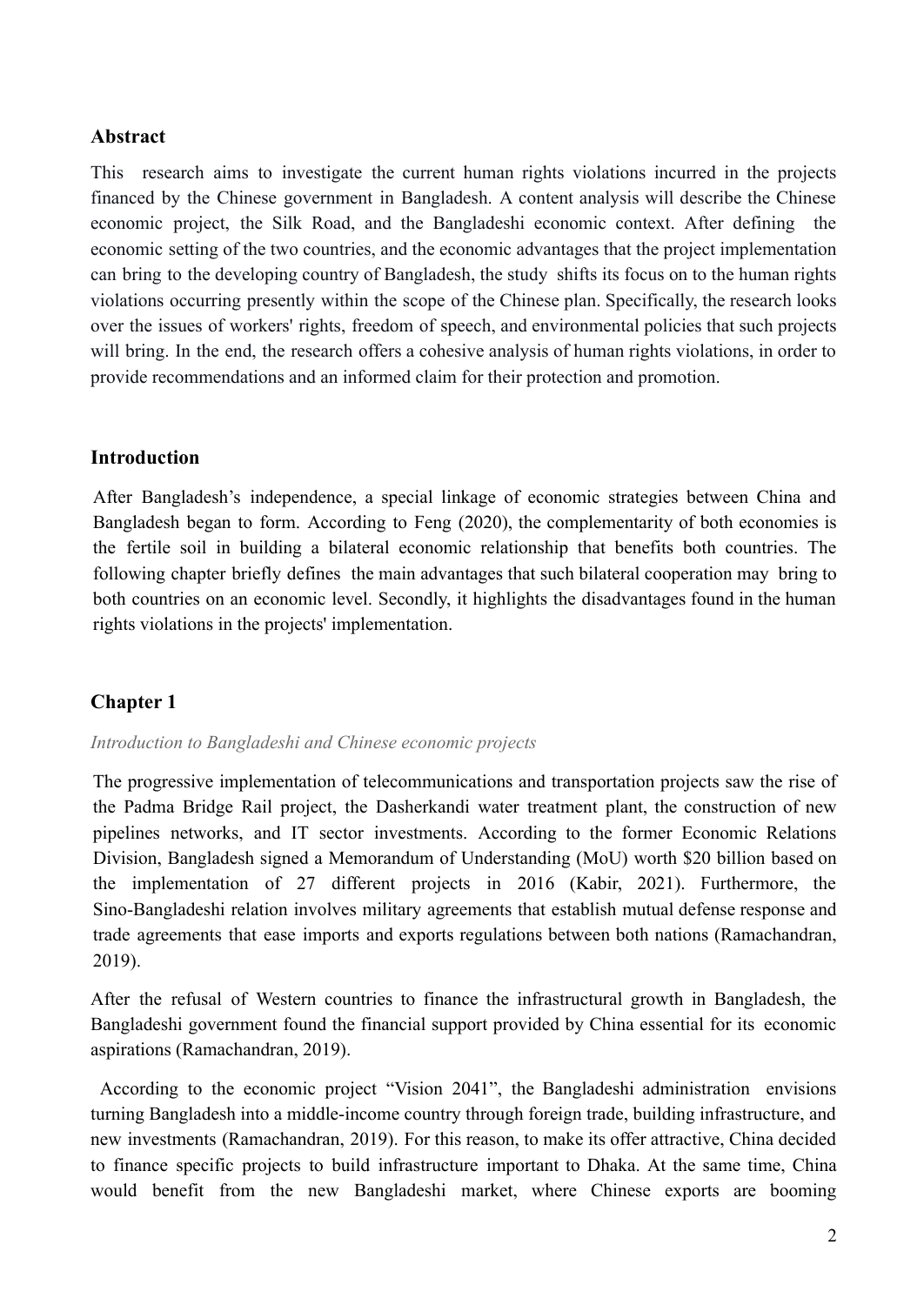[\(Ramachandran](https://thediplomat.com/authors/sudha-ramachandran/), 2019).

Notwithstanding, China's main target is the progressive incrementation of the BRI (The Belt and Road Initiative). The BRI project is the Chinese initiative to develop international infrastructure that involves Asia and South Asia, in order to ease and accelerate trade and increase global connectivity. By developing such an infrastructure, China has been able to promote regional cooperation and sustainable growth as well as consolidate its rising role among the biggest traders in the world (Belt, 2018, p.16).

However, the implementation of the mega project is double-edged. On the one hand, such foreign investment can guarantee significant economic growth on the national level, and a consequent increase in living standards and international significance. On the other hand, it is failing to respect human rights by creating long-lasting consequences for people and the environment (OHCHR, 2019). Indeed, the coal plant and infrastructure implementations are causing widespread displacement of highly populated rural areas by endangering their ecosystem and resources such as water and air pollution (Burton, 2016). As a result, inhabitants of the impacted areas gathered in protests to stop the land seizing.

Furthermore, the increase in the building of coal plants is failing to respect workers' rights. According to The Daily Star (2021), in April, a group of workers of the SS Power Plant gathered in Chattogram to peacefully protest for higher wages and reduced working hours. Police authorities intervened to quell the protest through g violent means. The Bangladeshi press recorded five deaths and a dozen injured people in the clash (The Daily Star, 2021).

For these reasons, this research aims to highlight the human rights violations perpetrated thus far and to offer informed recommendations to solve the problems aforementioned. Additionally, this research aims to be a witness which addresses the international audience and calls the international authorities to their obligations.

## **Chapter 2**

#### *Violation of Workers Rights & Legal Analysis of Workers rights*

Mistreatment of workers is one of the main concerns regarding working conditions in the construction process of a coal-fired power plant as part of the Chinese Megaproject. The purpose of this chapter is to further discuss the background and the arguments of workers' rights violations during the project implementation.

In April 2021, five workers of the construction project were killed, while more than 21 others were injured in a conflict with Gandamara union police under Banshkhali, an administrative region of the Chittagong District. The police allegedly opened fire at the workers of the S Alam group during a legitimate demonstration for their overdue allowances (The Daily Star, 2021). This is not the first time that demonstrators were shot during protests over a construction project. In 2016, locals carried out a great protest upon a deal that the Bangladeshi government set for a 1,224MW construction plant due to their fear of the livelihood of 30.000 people being put at risk. The police opened fire during the protest, resulting in 4 deaths and 30 injuries (Tribune Desk, 2021). Also noteworthy, the incident of Rana Plaza in 2013, which caught the world's attention within sight of poor labor conditions, worker's safety, and the absence of proper working conditions for garment workers (International Labour Organization, 2017).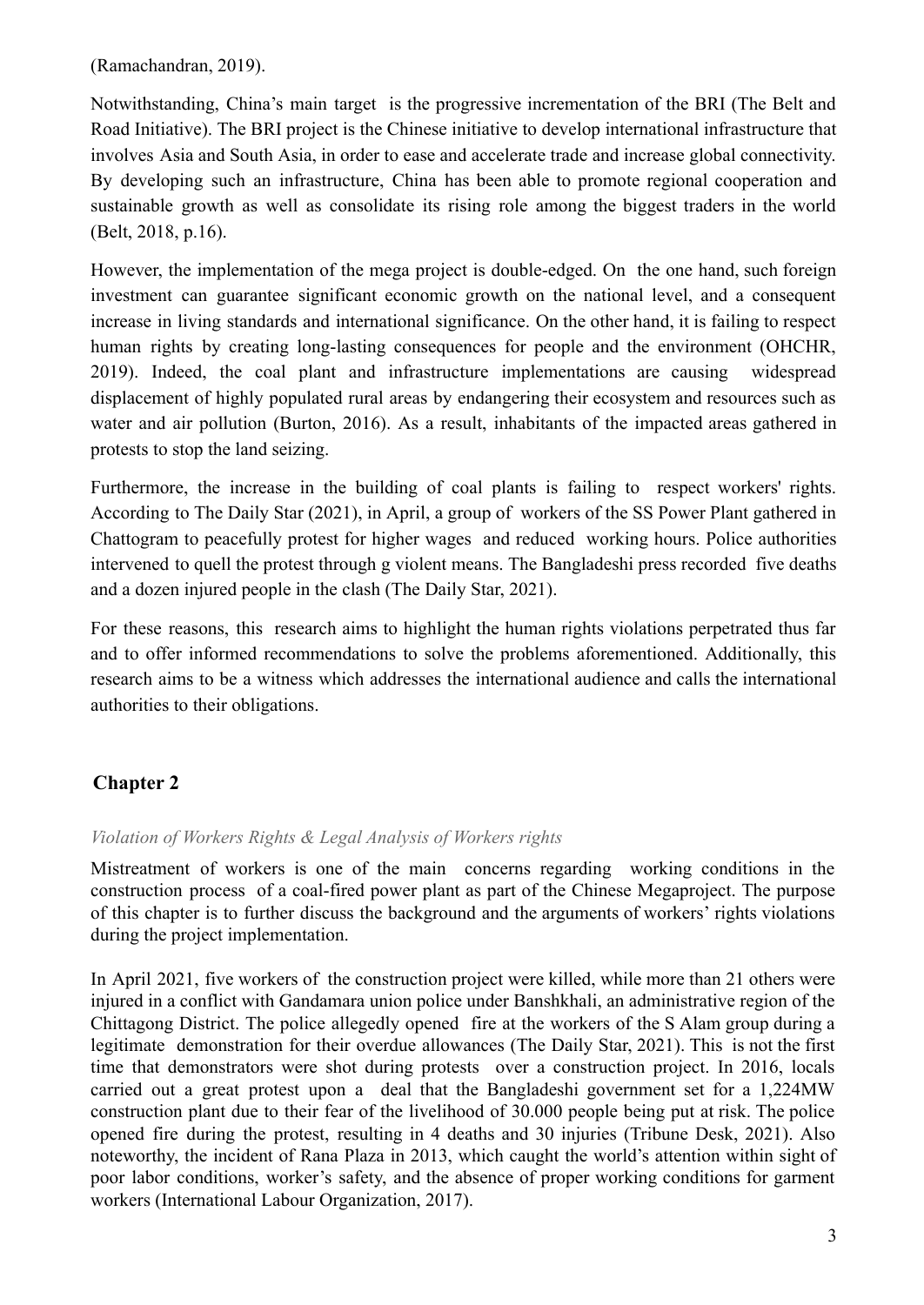According to the UN Global Compact Strategy (2021), organizations are responsible for upholding their standards in improving the quality of their working conditions - ethical and decent manifestations of this include security in the workplace, social integration, and social protection. Equal rights and treatment, including the freedom to voice workplace issues, are the matters that businesses need to pay attention to. Inadequate ability to comply with the aforementioned responsibilities is commonly related to discrimination and poverty. Particular groups of workers such as women, handicapped workers, and youths are prone to facing workplace discrimination that leads to abuse (UN Global Company Strategy, 2021).

Rana Plaza 2013 has put Bangladesh in the spotlight in terms of the country's working conditions and labor rights. In July 2013, after comprehensive criticism following the incident, Bangladesh improved its labor laws. Brad Adams<sup>1</sup> (Human Rights Watch, 2014) believes that the formation of trade unions to oversee and protect workers' rights would be the best way to prevent future Rana Plaza-related calamities. Five years after the incident, when all the raging news about the accident had started to subside, labour advocates concluded that Bangladesh had made almost no progress on the Sustainability Compact commitments. For example, there was a violation of freedom of association for trade unions after wage-related demonstrations in 2016. All over the country, trade unionists were abused (Vanpeperstraete, 2018).

The government of Bangladesh has not built proper systems of protection concerning workers' rights, especially in bringing the freedom of association and expression to light. Workers in Bangladesh encounter dangerous and unsafe working conditions with minimum wages in their daily work. USAID (Law Teacher, 2013) states that the private sectors tend to overlook labor rights. Bangladesh has a set of clear labor laws written in the 2006 Labor Act. The Bangladeshi labour law encompasses a number of important points in relation to labor, including the rights and protection of workers. Yet, despite the array of laws passed by the government, there is a serious lack of enforcement. Law Teacher (2013) argued that the ignorance of workers and lack of government awareness are the central reasons why labor laws are not properly enforced. Because of this, it is not uncommon that the legal authority neglects illegal practices such as discrimination, low wages, and an unhealthy work environment.

Even though Bangladeshi law contemplates labour rights, these laws are not properly enforced. Following the country's ambition to advance as a developed country, the government and all its supporting parties need to recognize the importance of the law for workers in Bangladesh, in order to raise a difference and make the situation genuinely.

# **Chapter 3**

*Environmental Damage from Project Implementation & Legal Analysis for Environmental Sustainability Standards*

One of the most pressing issues of the twenty-first century is balancing the expansion of energy consumption in fast industrializing countries, particularly in South Asia and Africa, with the need to cut greenhouse gas emissions in the face of global warming (Gallagher et al., 2021). Energy demand arises as a result of economic progress, which has historically required energy-intensive

<sup>&</sup>lt;sup>1</sup> Brad Adams is executive director of Human Rights Watch's Asia Division, overseeing the organization's work on human rights issues in twenty countries (HRW, 2021).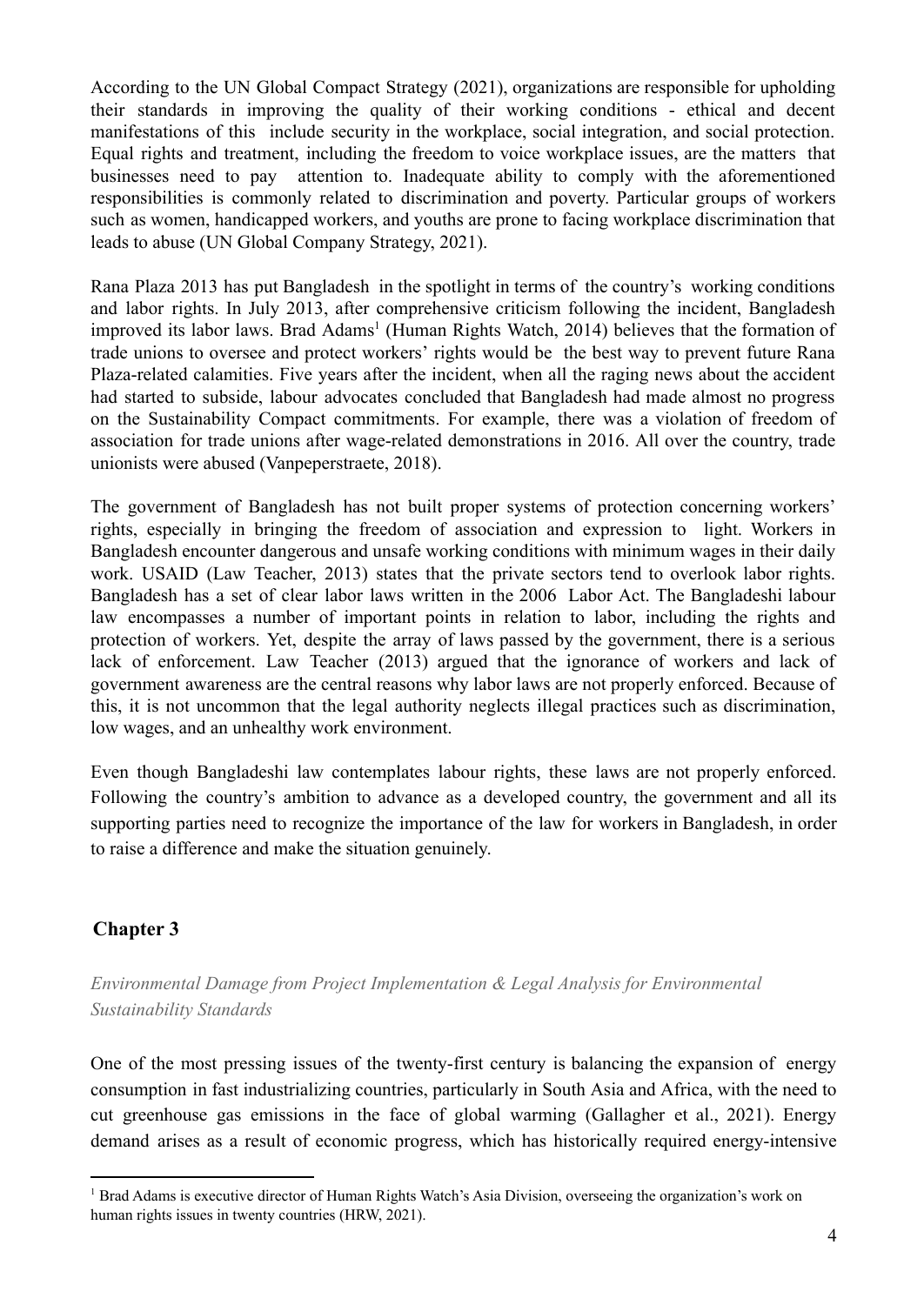industries to provide for electricity, heating, cooking, etc. Significant investments in energy infrastructure are therefore necessary to deliver the necessary energy supplies. Due to concerns about the environmental impact of coal-fired power, most multilateral development banks have restricted investments in the sector. In 2010, the World Bank announced that it would no longer invest in coal unless there were "no feasible alternatives to meet basic human needs" (Gallagher et al., 2021). However, there are no policies banning investments in coal-fired power in any of China's policy banks, nor are there any directives governing commercial banks' overseas activities to restrict high-carbon ventures in China. This allows China to further its desire to reduce its excess domestic manufacturing capacity without having to bear any responsibility for the social and environmental consequences of its investments (Gallagher et al., 2021).

The rights of local inhabitants have been compromised due to the environmental damage caused by the coal plants implementation. Furthermore, their claim to respect sacred sites such as graveyards has been neglected. Although protests continued until 2016, the Bangladeshi government did nothing to prevent the continual construction of coal mines till present-day 2021 (BenarNews, 2021). Take one example: the environmental impact study of a Chinese-funded coal power station, that was approved by the Bangladeshi government, minimizes the project's impact on air quality after it becomes fully operational, thus providing misleading, inaccurate data.

Similarly, Center for Research of Energy and Clean Air ( $CREA<sup>2</sup>$ ) analysis reveals that there are major flaws in the environmental paperwork behind this project. Firstly, the report makes a false claim that the baseline air quality in Banskhali is in compliance with Bangladeshi air quality standards (Myllyvirta, 2021). This is not true, even when checked with the Environmental impact Assessment ( $EIA<sup>3</sup>$ ). Secondly, there is no mention of health impacts, air pollutants emissions, the impact of the power plant's mercury emissions, etc. The projection of emitted pollution is manipulated to make the reader believe it falls within regulations, and this report further contains many inconsistencies and omissions, posing major legal concerns (Myllyvirta, 2021).

An earlier CREA analysis of air quality and health consequences of proposed coal power plant developments in Chattogram revealed that, during a 30-year working life, emissions would cause an estimated 30,000 air pollution-related fatalities. Furthermore, mercury emissions from the facilities would result in a potentially hazardous chemical deposition in a region with a population of 7.4 million people (Myllyvirta, 2021). The magnitude of these consequences demonstrates the severity of the EIA's misinformation.

The EIA conducted a study on the Chittagong project done by CREA and the Bangladesh Environmental Lawyers Association (BELA). The EIA concluded that the air quality modeling was incorrect, resulting in estimated pollution levels multiple times lower than would be obtained with appropriate modeling. The health effects of air pollutant emissions are not at all included in the impact assessment, and on top of this, the effects of the plant's mercury emissions are completely omitted (BenarNews, 2021). The approval of this EIA is an alarming sign of a lack of supervision

<sup>&</sup>lt;sup>2</sup> CREA is an independent research organisation that uses scientific data, research and evidence to reveal the trends, causes, health impacts, and solutions to air pollution, through publications.

<sup>&</sup>lt;sup>3</sup> EIA is a process of evaluating the likely environmental impacts of a proposed project or development, taking into account inter-related socio-economic, cultural and human-health impacts, both beneficial and adverse.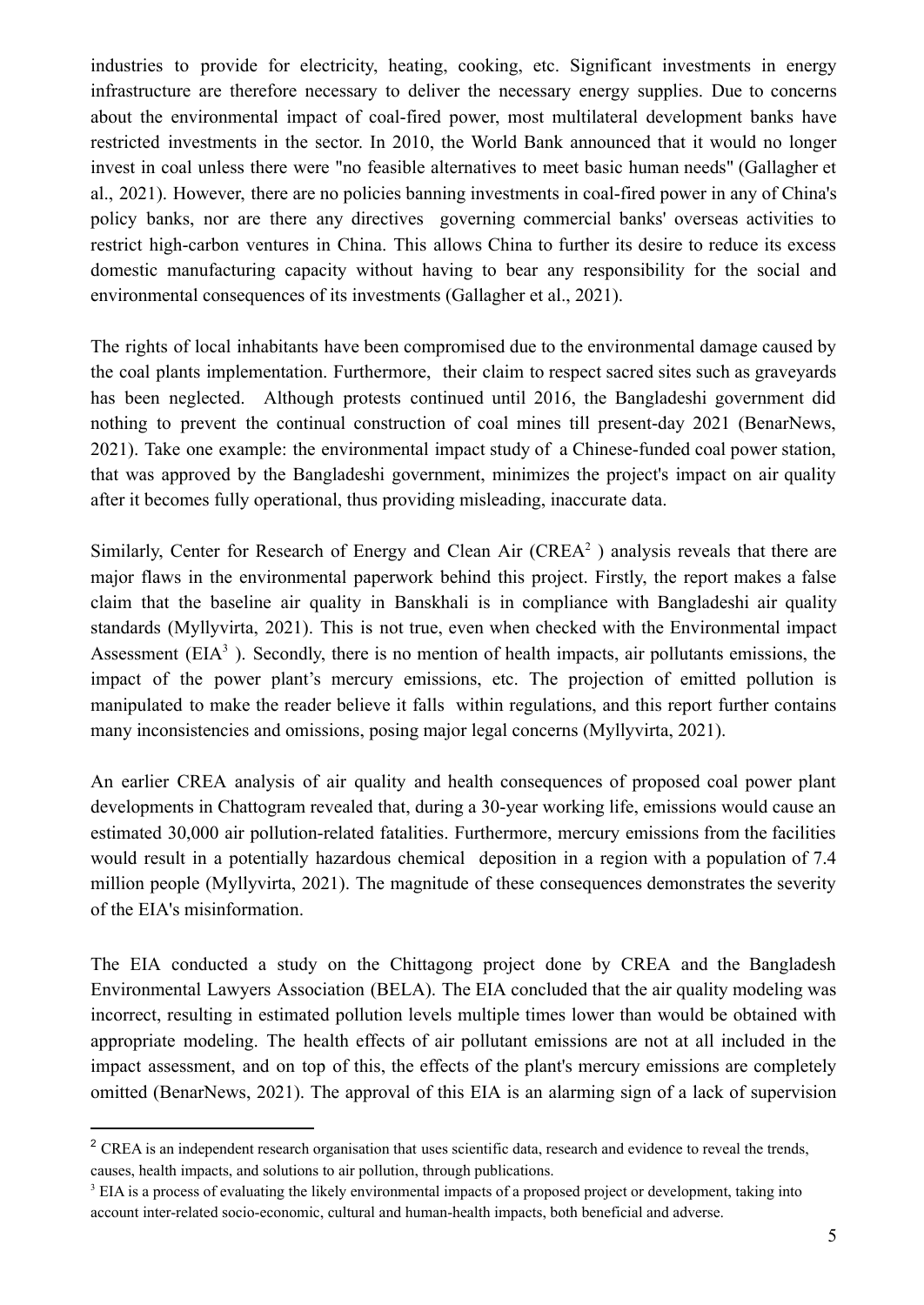from the Bangladeshi government. It also demonstrates the project's participants' indifference to norms and standards. The EIA research shows that Chinese bankers and corporations deliberately approved a project that they would not approve in their own nation. Bangladeshi authorities also share responsibility for permitting such a project, raising questions about their monitoring and enforcement capabilities. It is also important to say that the EIA is not publicly available, which highlights the project's lack of transparency (BenarNews, 2021). On top of this, human rights activists declare the plant does not meet environmental impact standards and was built without public consultation.

Since its start, the project has been plagued by a lack of transparency and many inconsistencies. In three separate events around this power plant since the project began in 2016, 12 people have died, more than 100 have been wounded, and harassment charges have been made by nearly 6,000 employees and locals. The public is calling for an inquiry into the reportedly false information provided in the project's Environmental Impact Assessment. CREA, BELA, many environmental associations, and activists all urge that ongoing and future investments in fossil fuel, coal oil, and gas should be canceled, with no exceptions. The people are fighting to pursue transparent, green, and clean cooperation, thus voicing the recommendations of this report.

## **Chapter 4**

#### *Protestors of Human Rights Violations & Legal Analysis of Freedom of Speech*

During the demonstrations on March 17, 2021, human rights violations were committed concerning the right of manifestation of the coal-fired power plant workers. Among the protesters, five were shot dead in a clash with the police, and hundreds were injured. The workers of S Alam Group at Banshkhali Upazila of Chittagong were protesting over unpaid wages and allowances, and alleged discrimination. According to Azizul Islam, Banshkhali police chief, the conflict only started after the demonstrators started throwing rocks and bricks at the police. However, protesters claimed it was the police who opened fire while they were peacefully demanding their labour rights (The Daily Star, 2021).

This is not the first time protests ended up in casualties and/or injuries in Bangladesh. Also this year, in March, the visit of Indian prime minister Narendra Modi caused polemic protests all over the country. Five demonstrators were killed and dozens were injured in the eastern part of the country in this same situation: after a clash with the police. According to Sultan Mohammed Zakaria (2021), Amnesty International's South Asia Researcher:

> *"The scenes of violence we witnessed in Chattogram and Dhaka follow a worryingly familiar pattern of behaviour by the Bangladeshi authorities. The right to peaceful protest has come under concerted attack, particularly during the coronavirus pandemic, culminating in this type of bloody repression."*

The violent pattern behaviour highlighted by Amnesty International had also already been reported before by the United Nations. In the concluding observations on the initial report of Bangladesh on the International Covenant on Civil and Political Rights (CCPR/C/BGD/CO/1), the Human Rights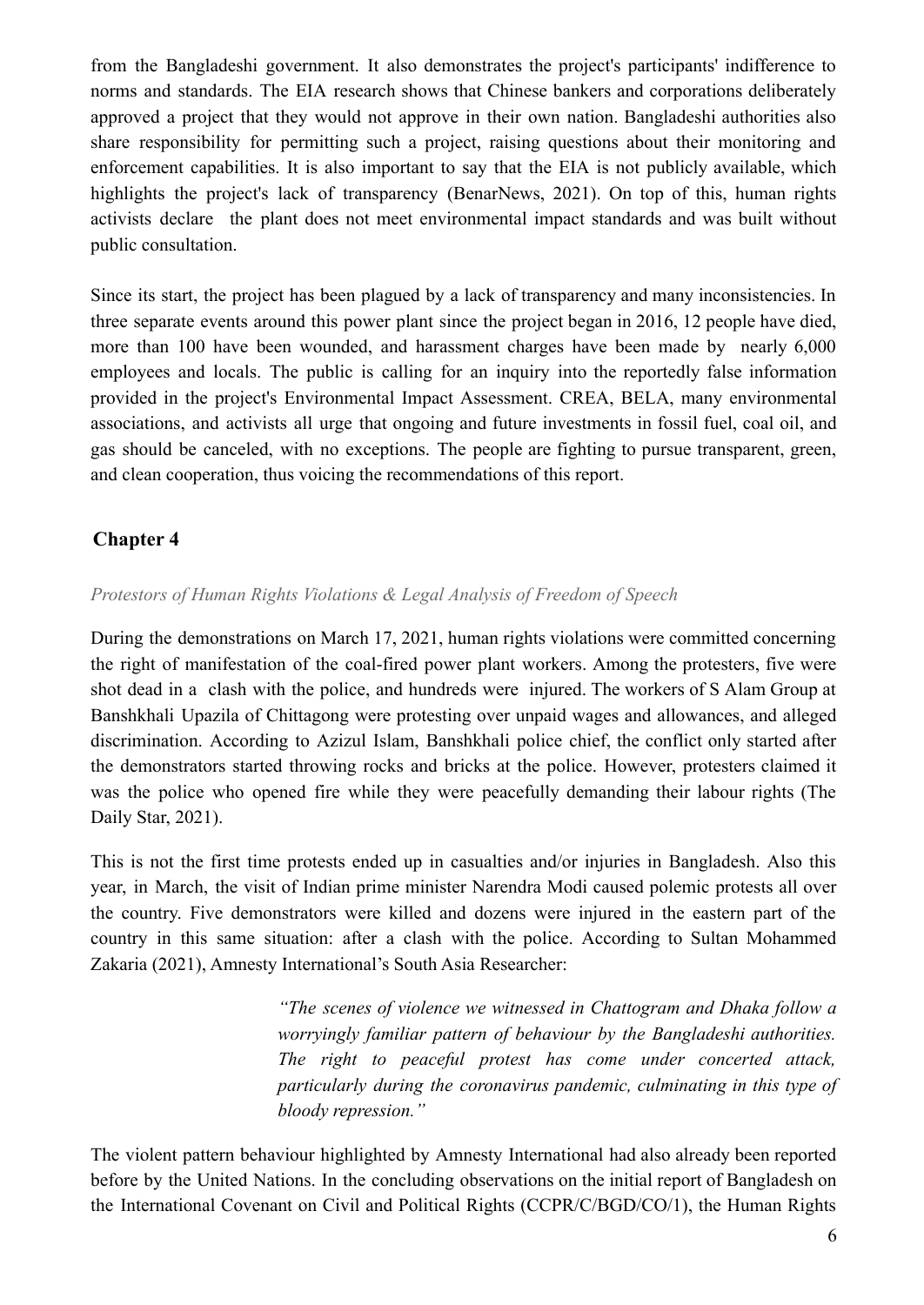Committee showed concern on the high number of extrajudicial killings, excessive use of force by State actors, and enforced disappearances.<sup>4</sup>

According to the ICCPR's concluding observations, this high number of extrajudicial killings is being brought on by police officers, soldiers, and Rapid Action Battalion force members, just as the workers of S Alam Group mentioned. The committee also showed concern about the lack of investigations and impunity, which ended up leaving the families of those who were victims of the State's violence without information and/or reparation.

Furthermore, in addition to the deaths caused by police at the coal-fired power plant demonstration in March 2021, Bangladesh provided another example of the lack of respect for the right to assemble and of freedom of speech. After these deaths occurred in Chittagong, Bangladeshi engineer and activist Shahnewaz Chowdhury was arrested for protesting on his personal Facebook page. According to Amnesty International (2021), he was detained in Banshkhali on 28 May 2021 and could face up to 10 years imprisonment under the Digital Security Act. Chowdhury used his social media to criticize the government and the construction of the coal power plant, which he considered "environmentally destructive" and "the cause of the killing of 12 people" (Amnesty International, 2021).

This Digital Security Act is one of the problematic laws that do not meet the international standards for human rights in Bangladesh. In late 2018, the act passed Bangladesh's Parliament without any clear definitions, and with broad, ambiguous provisions. By way of example, the Act provides legal authorization of life imprisonment for "propaganda" and/or "campaign" against the "spirit of the liberation war", "father of the nation", the "national anthem" or "national flag", in addition to section 25, where special protection is given to the State (Amnesty International, 2018). According to human rights activists such as Ali Riaz and Mohammad Sajjadur Rahman (2021), the act serves the political interests of the government and of the ruling party by using these laws in their own favor. Despite this, freedom of speech is actually enshrined under Article 39(2) of the Constitution of Bangladesh.

In addition to the Digital Security Act, some sections of the Bangladeshi 1898 Criminal Procedure Code are considered to be outdated and also do not conform to current international laws. Although under article 37 of Bangladesh's 1986 Constitution the right to assemble is guaranteed, the 1898 Code restricts this right for peaceful assembly. Accordingly, the organizers of a demonstration must have prior permission from local police authorities in Dhaka. Also under this Code, it is stated that a police officer is entitled to disperse unlawful assemblies by force (S. 128 and 129, 1898 Criminal Procedure Code ), and in cases of resistance, the police officer "may use all means necessary to effect the arrest" (S. 46, 1898 Criminal Procedure Code ). It's important to highlight that this aforementioned permission also includes the use of firearms in order to guarantee the dispersal and/or arrest of unlawful assemblies (S. 127 and 128, 1898 Criminal Procedure Code).

The laws presented above diverge from international laws and treaties on human rights. According to the United Nations Basic Principles on the Use of Force and Firearms by Law Enforcement

<sup>&</sup>lt;sup>4</sup> The International Covenant on Civil and Political Rights (ICCPR) is a multilateral treaty adopted in December 1966 by the United Nations General Assembly Resolution 2200A (International Covenant on Civil and Political Rights, 1966).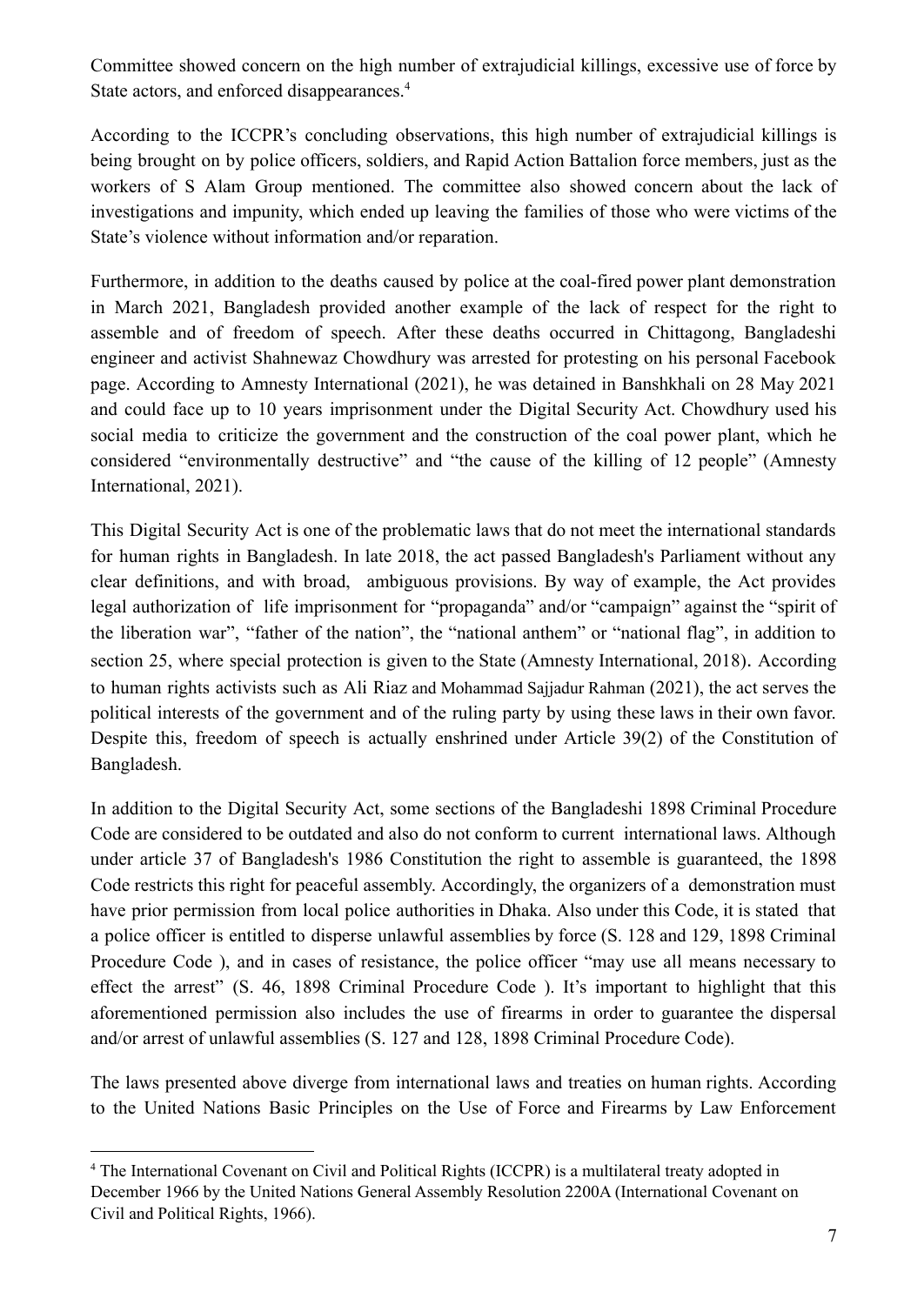Officials (1990) the use of force should be avoided at any cost during the dispersal of unlawful demonstrations. The use of firearms, under international law, is also not permitted in carrying out this kind of dispersion. Besides this, as previously mentioned, Bangladesh is a State Party to the 1966 International Covenant on Civil and Political Rights (ICCPR), therefore, the respect of peaceful assembly with no restrictions should be respected and made effective.

That being the case, there was a clear human rights violation of the workers of S Alam Group while protesting at Banshkhali Upazila. This case represents a continuation of the violent behavior of Bangladeshi state actors such as the police, as well as a disregard for the human rights to assembly and to freedom of speech. At the Concluding Observations of the ICCPR, recommendations were made for Bangladesh's government in this specific subject: investigation and punishment of arbitrary murders and excessive use of force, revision of legislation, taking into consideration the aforementioned "Basic Principles on the Use of Force and Firearms by Law Enforcement Officials".

#### **Recommendations & Conclusion**

In light of these assumptions, it is clear how the current implementation of the Chinese Megaproject can facilitate Bangladesh's political climb. On the other hand, the creation of infrastructures such as coal plants can jeopardize the natural resources of rural areas and harm their inhabitants. Furthermore, the implementation of the project has not considered the main rights of the workers who, despite their demonstrations to request better working conditions, have not been heard.

For this reason, the Global Human Rights Defence aims to focus international and governmental attention towards the current human rights violations perpetrated in Bangladesh, in order to improve the current working conditions in the Chinese Megaprojects implementation and to promote policies for the environmental sustainability of said projects.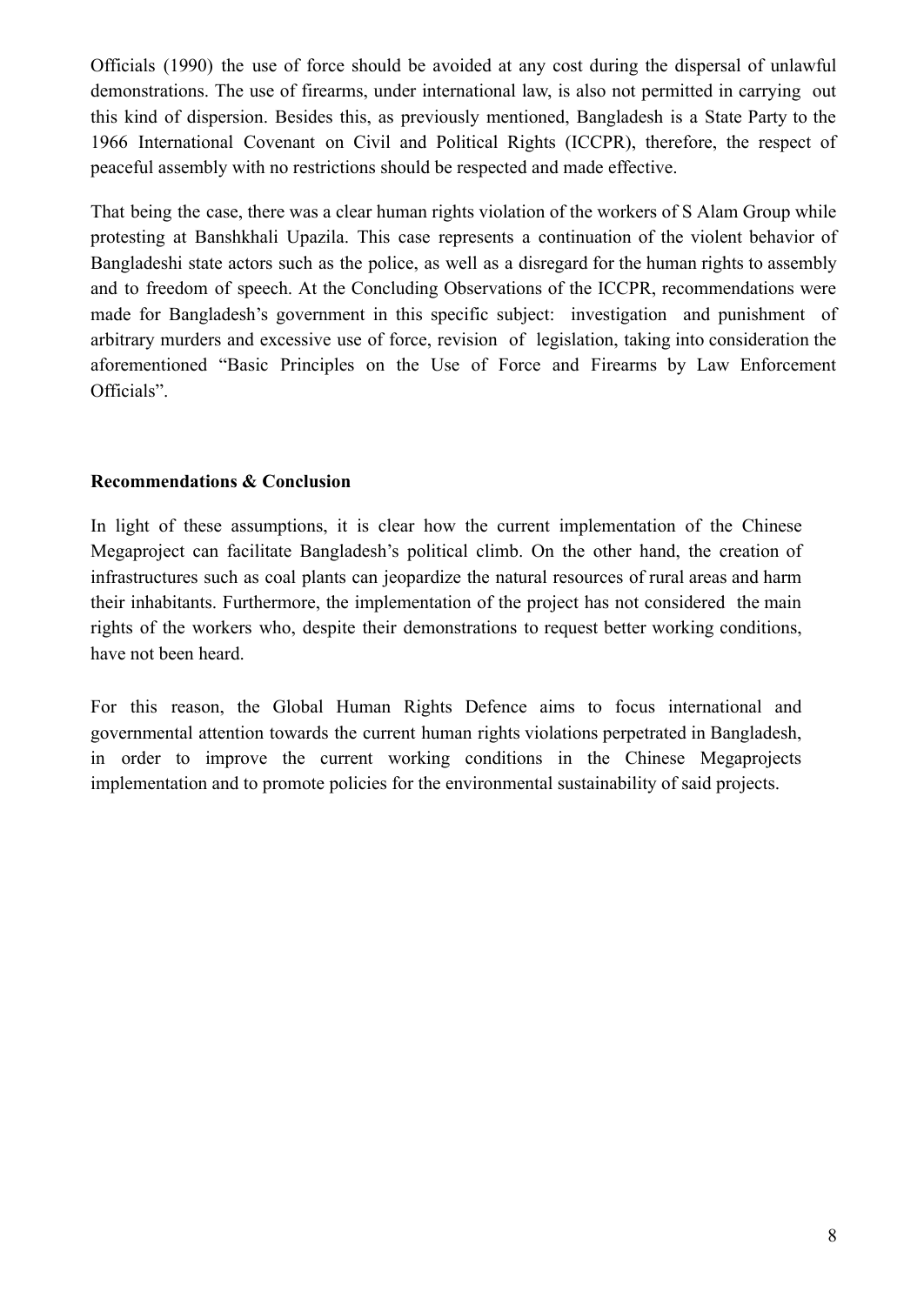### **Bibliography**

- Amnesty International (2018). Bangladesh: New Digital Security Act is an attack on freedom of expression. *Amnesty International***.Retrieved from:** <https://www.amnesty.org/en/latest/press-release/2018/11/bangladesh-muzzling-dissent-online/>
- Amnesty International (2021). Bangladesh: Authorities must respect the right to peaceful protest following bloody crackdowns. *Amnesty International*. Retrieved from: [https://www.amnesty.org/en/latest/press-release/2021/03/bangladesh-authorities-must-respect-right-t](https://www.amnesty.org/en/latest/press-release/2021/03/bangladesh-authorities-must-respect-right-to-peaceful-protest-following-bloody-crackdowns/) [o-peaceful-protest-following-bloody-crackdowns/](https://www.amnesty.org/en/latest/press-release/2021/03/bangladesh-authorities-must-respect-right-to-peaceful-protest-following-bloody-crackdowns/)
- Bangladesh's Constitution of 1972, Reinstated in 1986, with Amendments through 2011, from: [https://www.rightofassembly.info/assets/downloads/1986\\_Constitution\\_of\\_Bangladesh\\_\(as\\_amende](https://www.rightofassembly.info/assets/downloads/1986_Constitution_of_Bangladesh_(as_amended).pdf) [d\).pdf](https://www.rightofassembly.info/assets/downloads/1986_Constitution_of_Bangladesh_(as_amended).pdf)

Belt, O. C. S. (2018). Road Initiative in the global trade, investment and finance landscape. *OECD*. Retrieved fro[m](https://www.oecd.org/finance/Chinas-Belt-and-Road-Initiative-in-the-global-trade-investment-and-finance-landscape.pdf)

[https://www.oecd.org/finance/Chinas-Belt-and-Road-Initiative-in-the-global-trade-investment-and-finance-la](https://www.oecd.org/finance/Chinas-Belt-and-Road-Initiative-in-the-global-trade-investment-and-finance-landscape.pdf) [ndscape.pdf](https://www.oecd.org/finance/Chinas-Belt-and-Road-Initiative-in-the-global-trade-investment-and-finance-landscape.pdf).

BenarNews. (2021) Green Groups: Environmental Impact 'Falsified' at Chinese-Funded Power Plant Approved by Dhaka. *Radio Free Asia*. Retrieved from : <https://www.rfa.org/english/news/china/power-06152021173140.html>.

Burton, B. (2016). Bangladesh has big and controversial coal plans. *End coal.* Retrieved from <https://endcoal.org/2016/04/for-a-small-country-bangladesh-has-big-but-controversial-coal-plans/>.

Cattaert, G., (2021), Realization for decent work for all: Labour. *United Nations Global Compact.* Retrieved from <https://unglobalcompact.org/what-is-gc/our-work/social/labour>.

- DW. (2021). Arafatul Islam. How is Bangladesh's Digital Security Act muzzling free speech?. *Deutsche Welle.* **Retrieved from:** <https://www.dw.com/en/how-is-bangladeshs-digital-security-act-muzzling-free-speech/a-56762799>
- Feng, D. (2020). When it comes to economic and technological cooperation, China and Bangladesh have infinite potential. *Global Times.* Retrieved from <https://www.globaltimes.cn/content/1204684.shtml>
- Gallagher, K. S., Bhandary, R., Narassimhan, E., & Nguyen, Q. T. (2021). Banking on coal? Drivers of demand for Chinese overseas investments in coal in Bangladesh, India, Indonesia and Vietnam. *Energy Research & Social Science*, 71, 101827.

Retrieved from: <https://www.sciencedirect.com/science/article/pii/S2214629620304023>

HRW. (2014). Bangladesh: Protect Garment Workers' Rights. *Human Rights Watch.* Retrieved from: <https://www.hrw.org/news/2014/02/06/bangladesh-protect-garment-workers-rights>

HRW. (2021). Brad Adams. *Human Rights Watch.* Retrieved fro[m](https://www.hrw.org/about/people/brad-adams) <https://www.hrw.org/about/people/brad-adams>

International Labour Organization.

(2017). The Rana Plaza Accident and its aftermath. *ILO*. Retrieved from: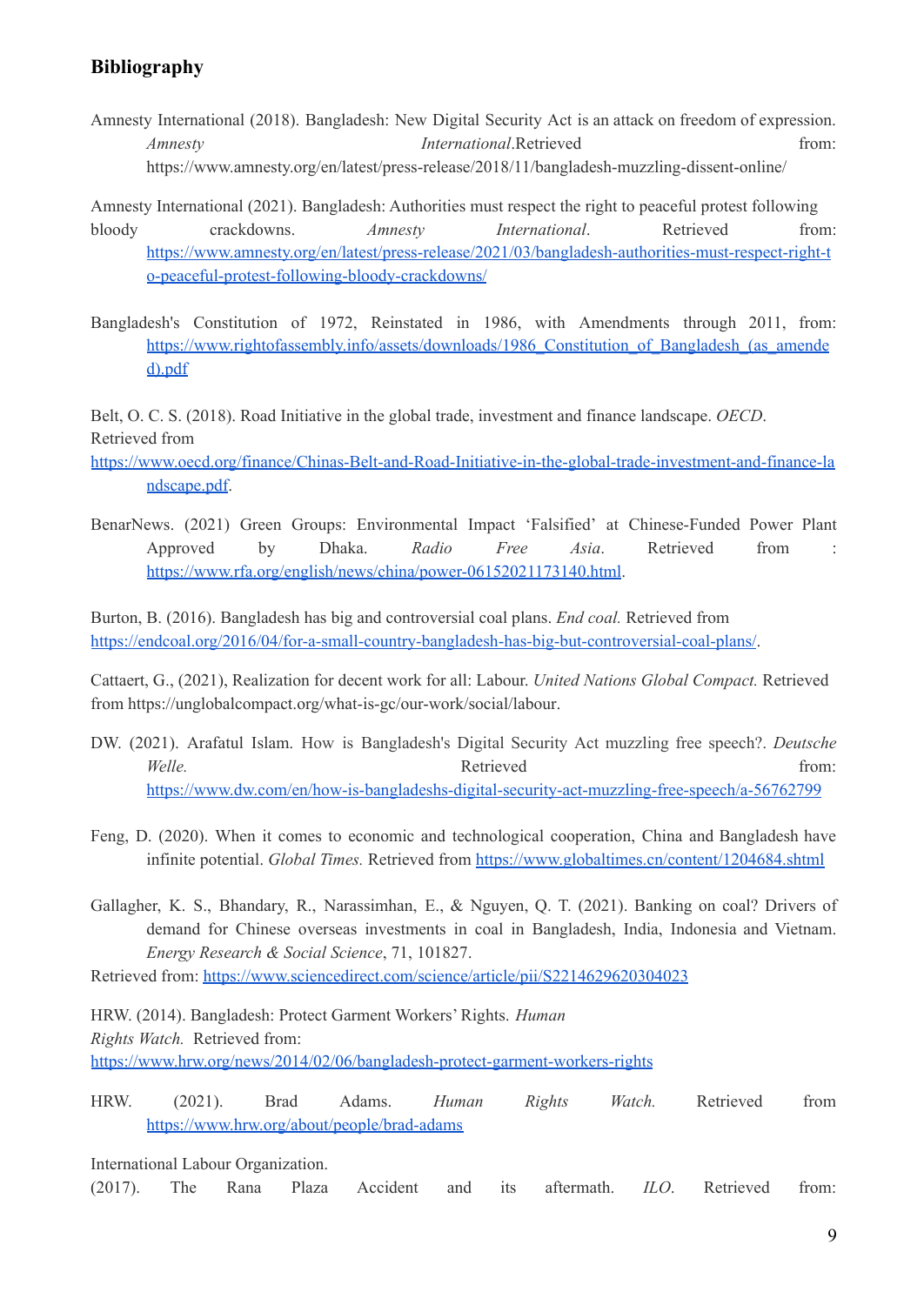[https://www.ilo.org/global/topics/geip/WCMS\\_614394/lang--en/index.htm](https://www.ilo.org/global/topics/geip/WCMS_614394/lang--en/index.htm)

Kabir, H.F. (2021). China's leading to Bangladesh surges. *The Financial Express*. Retrieved fro[m](https://www.thefinancialexpress.com.bd/economy/chinas-lending-to-bangladesh-surges-1611975747) <https://www.thefinancialexpress.com.bd/economy/chinas-lending-to-bangladesh-surges-1611975747>.

Myllyvirta, L. (2021). CREA analysis reveals major flaws in the environmental paper work of China-backed Banskhali coal power project in Bangladesh. *CREA*. Retrieved from <https://energyandcleanair.org/major-flaws-in-banskhali-eia/>

OHCHR. (2019). The Impact of Mega-Projects on the Human Rights to Water and Sanitation: Report. *OHCHR*. **Retrieved** from *Retrieved* from [www.ohchr.org/EN/Issues/WaterAndSanitation/SRWater/Pages/MegaProjects.aspx](http://www.ohchr.org/EN/Issues/WaterAndSanitation/SRWater/Pages/MegaProjects.aspx).

Ramachandran, S. (2019). How Bangladesh Learned to Love the Belt and Road. *The Diplomat*. Retrieved from <https://thediplomat.com/2019/07/how-bangladesh-learned-to-love-the-belt-and-road/>.

Riaz, A. & Rahman, M. S. (2021, April 15) Media Ownership in Bangladesh : Why more media outlets does not mean more media freedom*. Center for International Media Assistance.* Retrieved from : [https://www.cima.ned.org/blog/media-ownership-in-bangladesh-why-more-media-outlets-does-not-mean-mo](https://www.cima.ned.org/blog/media-ownership-in-bangladesh-why-more-media-outlets-does-not-mean-more-media-freedom/) [re-media-freedom/](https://www.cima.ned.org/blog/media-ownership-in-bangladesh-why-more-media-outlets-does-not-mean-more-media-freedom/)

Teacher, Law. (November 2013). The Labor Rights in Bangladesh. *Law Teacher*.Retrieved from

[https://www.lawteacher.net/free-law-essays/employment-law/the-labor-rights-in-bangladesh-employment-la](https://www.lawteacher.net/free-law-essays/employment-law/the-labor-rights-in-bangladesh-employment-law-essay.php?vref=1) [w-essay.php?vref=1.](https://www.lawteacher.net/free-law-essays/employment-law/the-labor-rights-in-bangladesh-employment-law-essay.php?vref=1)

- The Criminal Procedure Code, 1898. (ACT NO. V OF 1898), from[:](https://www.rightofassembly.info/assets/downloads/1898_Code_of_Criminal_Procedure_(Bangladesh).pdf) [https://www.rightofassembly.info/assets/downloads/1898\\_Code\\_of\\_Criminal\\_Procedure\\_\(Banglades](https://www.rightofassembly.info/assets/downloads/1898_Code_of_Criminal_Procedure_(Bangladesh).pdf) [h\).pdf](https://www.rightofassembly.info/assets/downloads/1898_Code_of_Criminal_Procedure_(Bangladesh).pdf)
- The Daily Star. (2021). 5 dead as police open fire on coal power plant workers in Chattogram. *The Daily Star.* **Retrieved** from *Retrieved* from *Retrieved* from *Retrieved* from *Retrieved* from *Retrieved* from *Retrieved* from *Retrieved* from *Retrieved* from *Retrieved* from *Retrieved* from *Retrieved* from *Retrieved* [https://www.thedailystar.net/bangladesh/news/four-coal-power-plant-workers-killed-clash-police-ctg](https://www.thedailystar.net/bangladesh/news/four-coal-power-plant-workers-killed-clash-police-ctgs-banshkhali-2078953) [s-banshkhali-2078953](https://www.thedailystar.net/bangladesh/news/four-coal-power-plant-workers-killed-clash-police-ctgs-banshkhali-2078953).

The Daily Star. (2021). China-funded projects back on track 5. *The Daily Star*. Retrieved from <https://www.thedailystar.net/business/news/china-funded-projects-back-track-1973869>.

Tribune Desk. (2021, April 18). Over 3,500 accused in 2 cases over a clash at Banshkhali power plant. *Dhaka Tribune.* [https://www.dhakatribune.com/bangladesh/nation/2021/04/18/3-562-sued-in-2-cases-over-clash-at-banshkhal](https://www.dhakatribune.com/bangladesh/nation/2021/04/18/3-562-sued-in-2-cases-over-clash-at-banshkhali-power-plant) [i-power-plant](https://www.dhakatribune.com/bangladesh/nation/2021/04/18/3-562-sued-in-2-cases-over-clash-at-banshkhali-power-plant)

United Nations Basic Principles on the Use of Force and Firearms by Law Enforcement Officials., September 7,1990. OHCHR. Retrieved from[:](https://www.ohchr.org/en/professionalinterest/pages/useofforceandfirearms.aspx) <https://www.ohchr.org/en/professionalinterest/pages/useofforceandfirearms.aspx>

United Nations Global Compact . (2021) *UN Global Compact Strategy 2021-2023*. Retrieved from :

<https://www.unglobalcompact.org/library/5869>